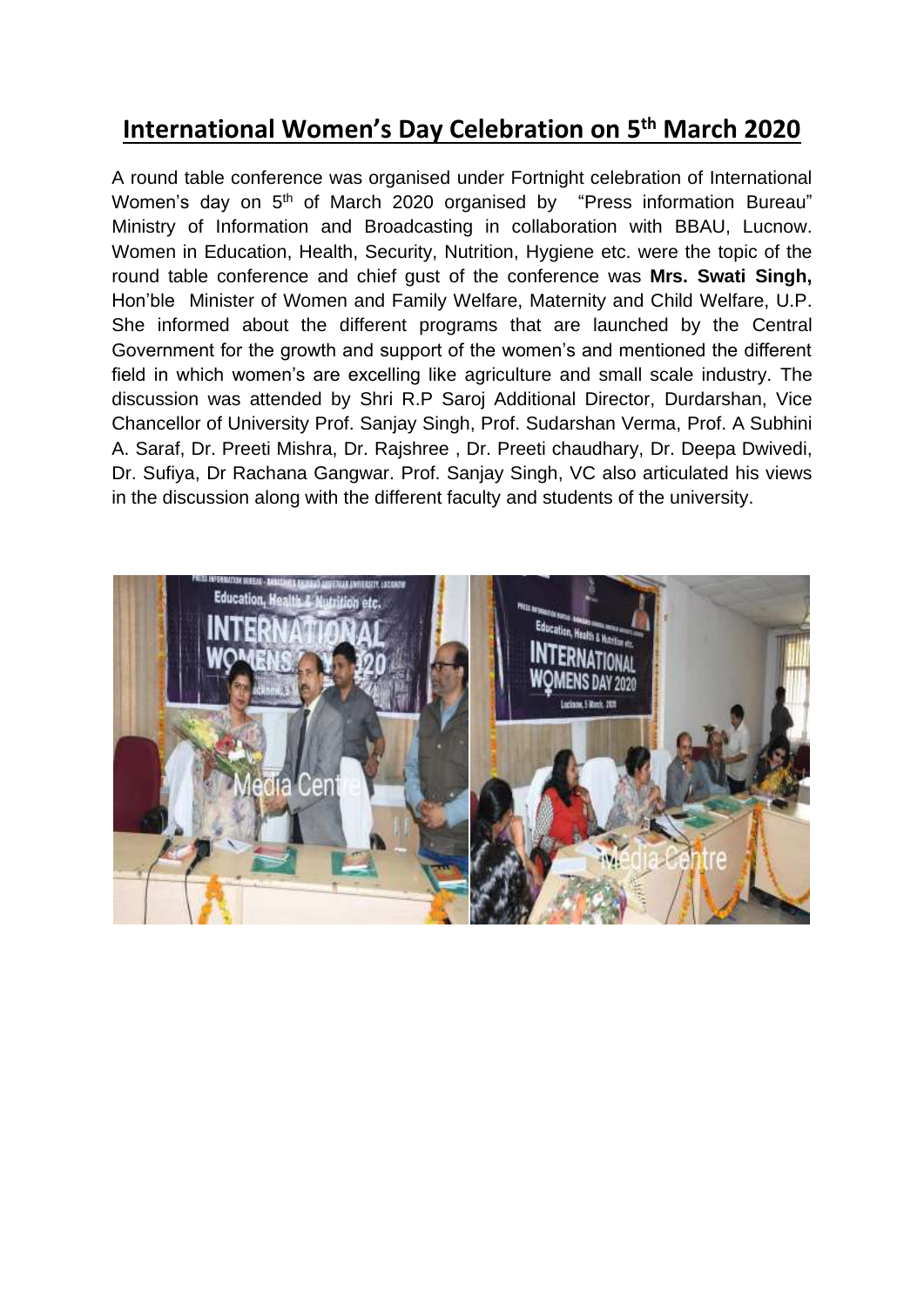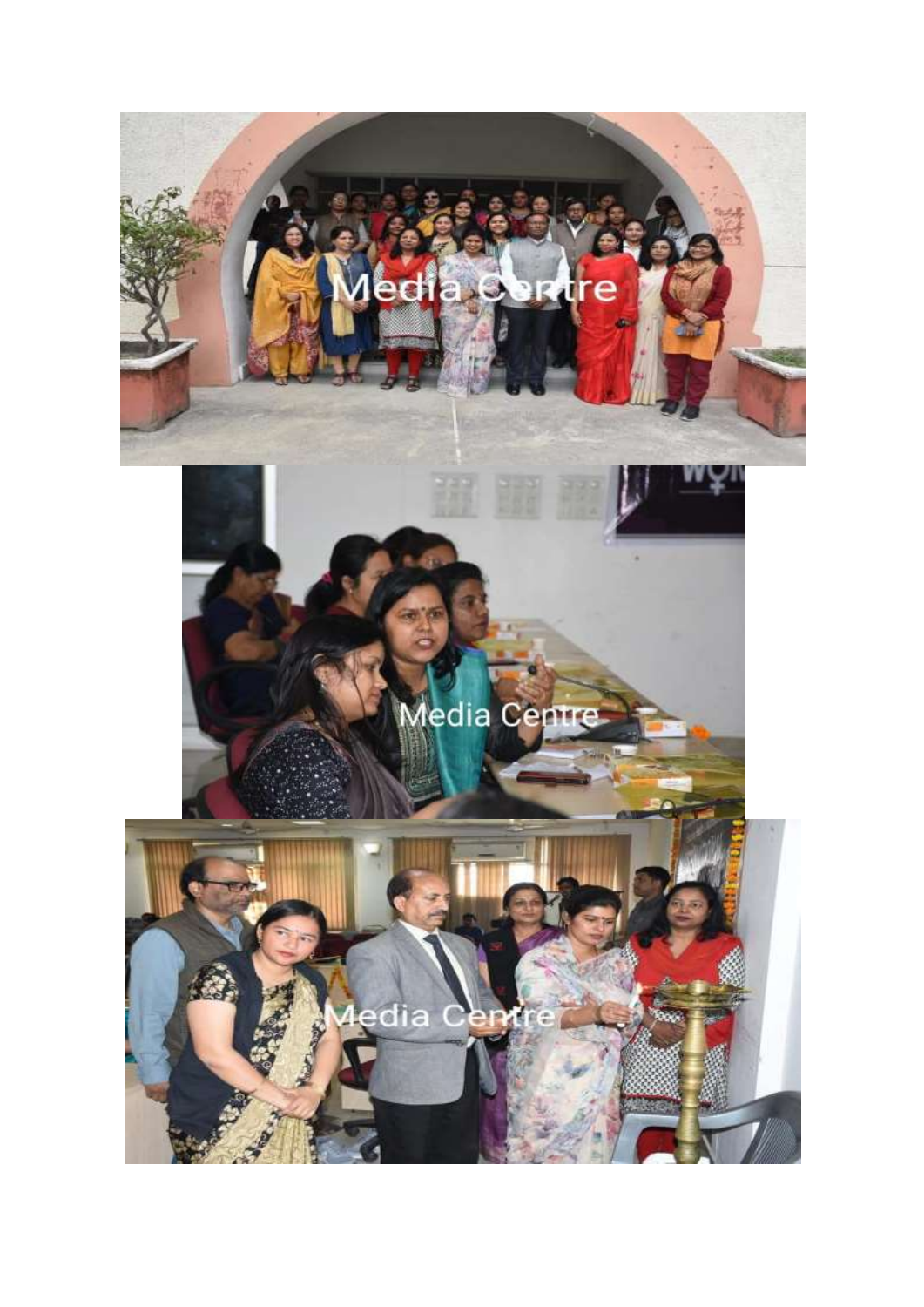### **Round table conference on Women Empowerment**

### **on 6th March 2020 at BBAU, Lucknow**

Committee of Gender Champions and Basic Facilities for Women headed by Prof. Shilpi Verma has organised a Round table conference on  $6<sup>th</sup>$  of March, 2020 at the Law conference hall, SLS building. The convener of the programme was Prof. Sudarshan Verma,DL along with the committee members Dr. U.V Kiran, Dr. Subhas Mishra, and the gender champions of the university Miss Poorvi rai DLIS, Mr. Abishek Agnihotri, DHR and Miss Rohini Dhaiya, DPS .The theme of the conference was "**Women Empowerment in Contemporary India**". Faculty of different department attended the conference along with the students of the university.

In the round table conference different topics were discussed by faculty members. These topics are listed below:

- 1) Law and Policies on Women Empowerment: Prof. Sudarshan Verma.
- 2) Women in Education: Dr. Subhas Mishra.
- 3) Health and Nutrition of Women: Prof. Subhini Saraf.
- 4) Women in Armed and Police Forces, Security, Mines and ISRO: Dr. (Lt.)Rajshree.
- 5) Women in Leadership, Skills and Entrepreneurship: Dr. Lata Singh
- 6) Women with Special needs/Special Condition: Dr. U.V Kiran.
- 7) Women in Agriculture and Food processing: Prof Deepa H. Dwivedi
- 8) Women Safety and Security through Ayushman Bharat: Dr Poonam Sharma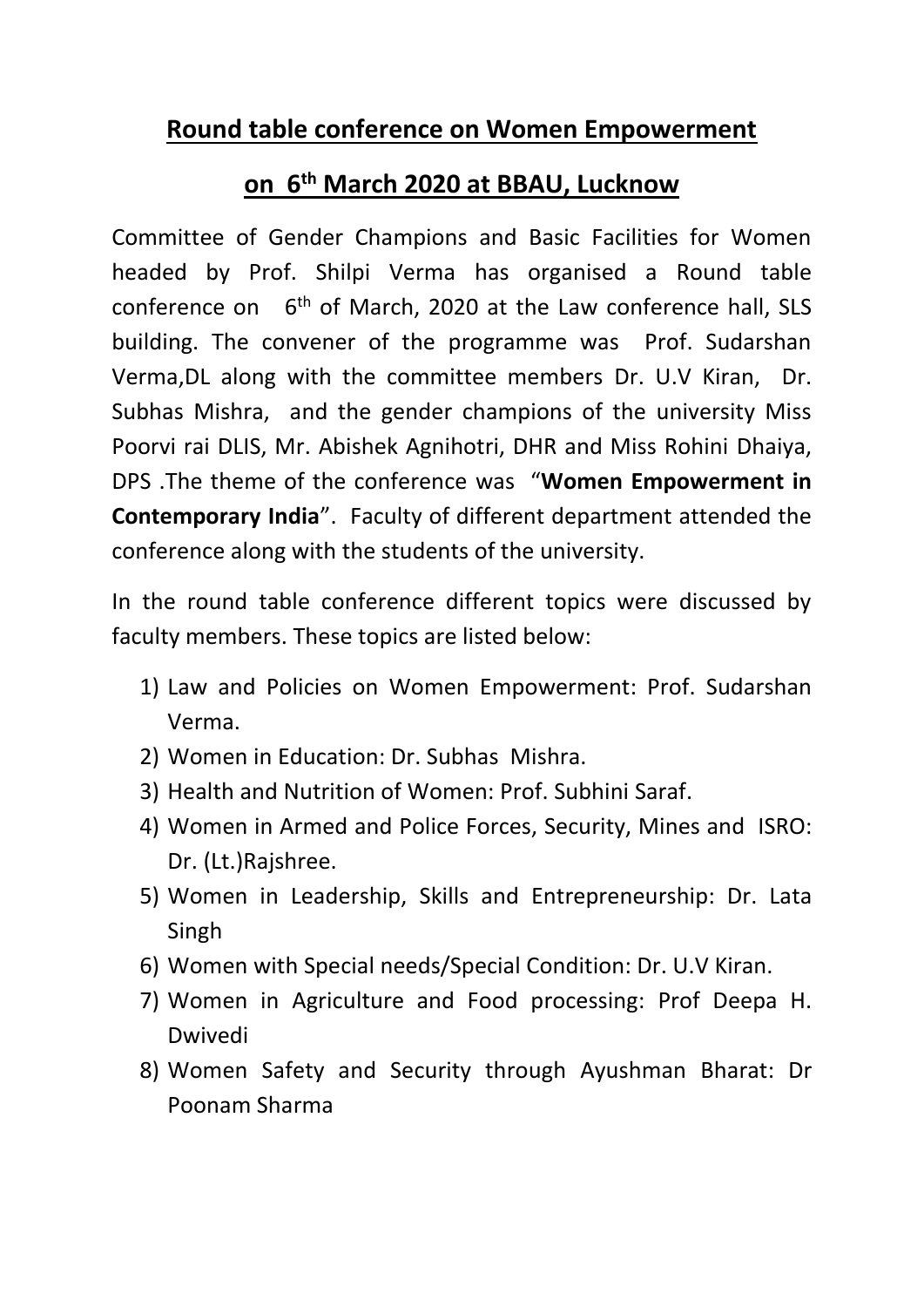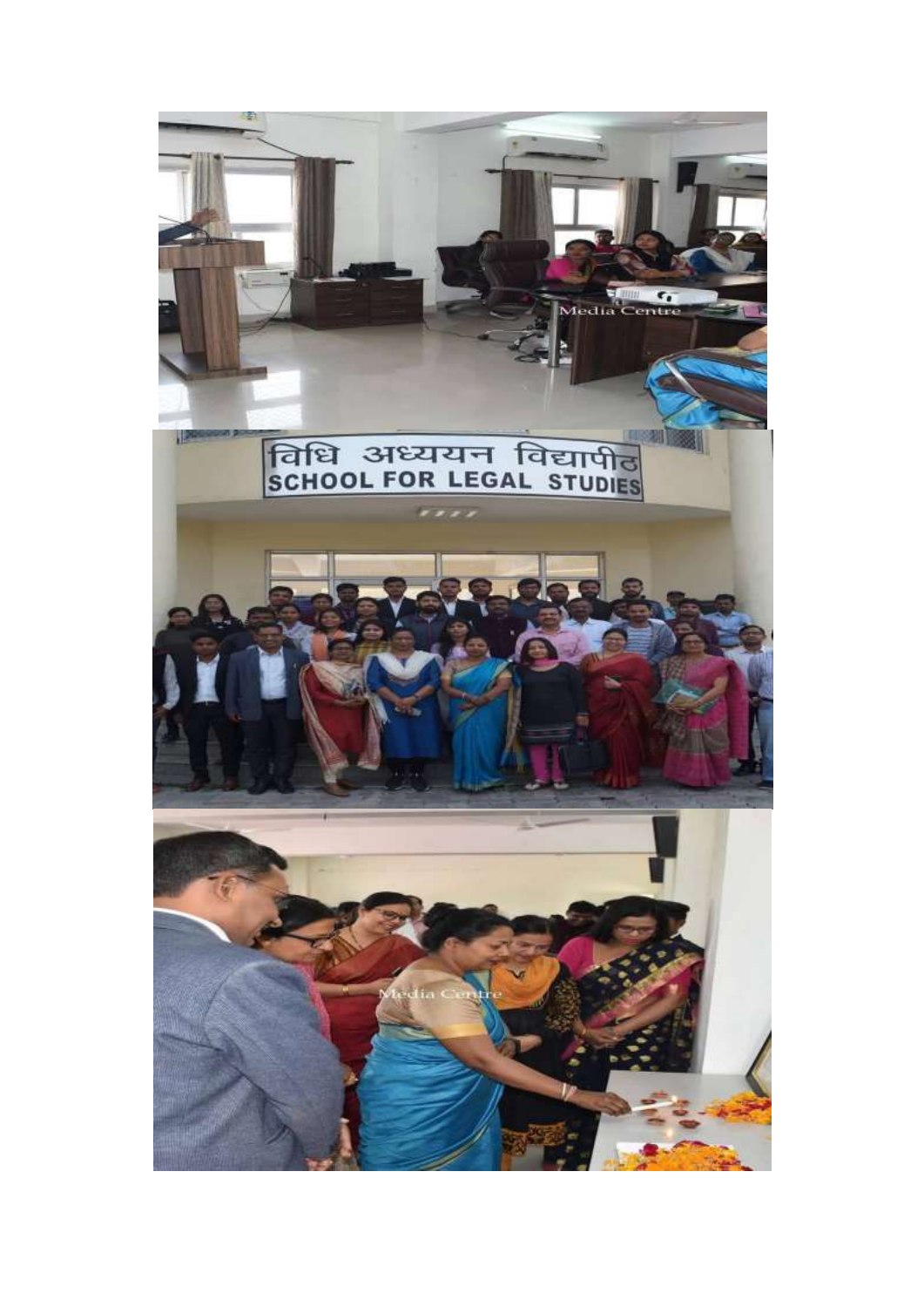# **Slum Awareness Programme on 8th March 2020 on the occasion of International Women's Day**

On the occasion of International women's day BBAU Gender Champion Committee and Committee of Basic Facilities for Women headed by Prof. Shilpi Verma organised **Women Awareness Campaign** in the slum of Rajnikhand on 8<sup>th</sup> of March 2020. Honourable Vice Chancellor Prof. Sanjay Singh also visited the slum and inquired about the problem and also promised to provide all possible help by the university. Things like white boards, books, stationary and sport event for the children's of the slum is planned to be arranged by the university. Also, a new tradition of teaching to the slums children's by the Teachers and student of the university is to be stated soon in week days.

Prof. Sudarshan Verma spoke about women's safety and legal awareness among the women's and the girls of the slum. The Gender Champions Miss Poorvi Rai and Miss Rohini Dhaiya also created awareness among the children through posters and quoting examples from the society.

Awareness regarding nutritious food and personal health care, Menstrual Cycle was explained by Prof. Shilpi Verma. She informed the women's about the Osteoporosis and Anaemia diseases and stressed upon the importance of food available at home like milk, curd Pulses, green vegetable, Jaggery, Spinach etc. for their health. Dr. U.V Kiran asked women's of the slum to love themselves along with their family and should take some personal time out of their busy schedule. Dr. Manoj Dadwal was also present in this program and many queries of the women's were answered in the program.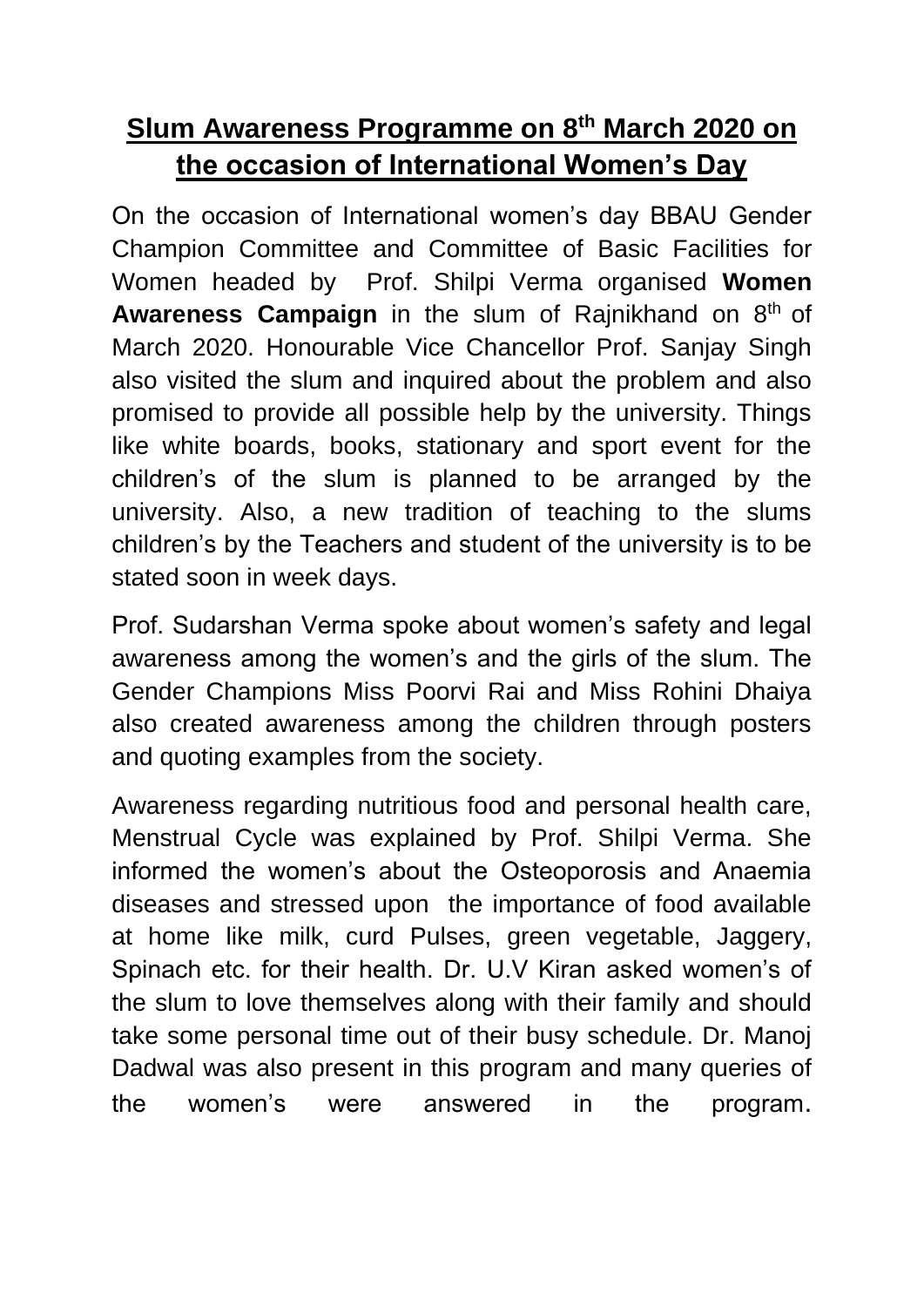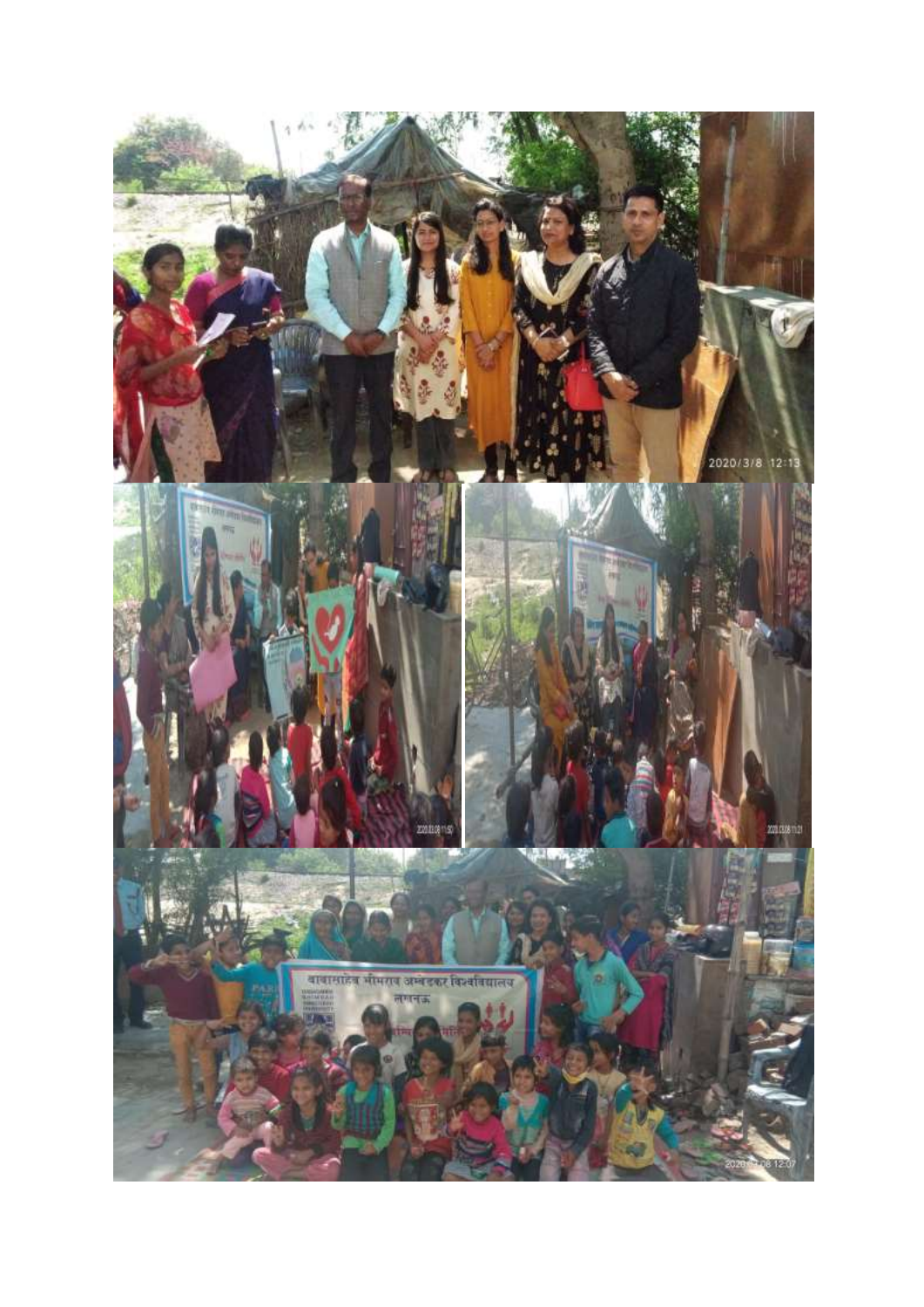# **Media Coverage of International Women's Day**



मामिक धर्म स्थलाता कार्यक्रम उत्पास चोक्य केंसे कई महिला<br>कल्याचारी चोक्यओं के लाभग से मॉडलऑ को मुख्यमंत्रा से में इने का सदैव प्रपास करते रहते it's traited speed the teamedab

**HEIRS SON BROOK PRO** 

since all affrom account this trust

.<br>मार्के स्वर्गत स्थित ने गुरु बार को भारत कि<br>प्रभारतलों - सेवा मोदी खेता और अपनी

आबादी को पूरा अधिकार देने अन्तीत

न्यालको के समुचित अधिकार को<br>बात करते हैं। इसके लिए उन्होंने कई<br>महत्वपूर्ण बोलताई थी चाराई हैं।

.<br>सहीर विल्कीमाला (बीबीएर्)<br>महिलाओं के लिख, स्वास्थ्य और

id an must बेबा साहित m:14 लय ने कुल सोकप्रिय मोजना है जिसमें सरकार नहीं लांची का पोपडन बड़ रहा है सर्वको महिलाओं को आधिक व tempe videl offise gene scott

> चर्चा में बैल शी ची उन्होंने बताय कि चमान बाद रहा था। उन्हान बनाय एक<br>प्रधानमंत्री नरेंद्र मोदी बेटी प्रदाओ, बेटी<br>बनाउने-बोजना, सिक्कन-दिप्पनुष,

मानिक शर्म स्वच्छता, उज्ज्वला केनन्त्र<br>जैसी महिला अल्पागकारी बीजनाओं

के माध्यम से महिलाओं को ममाज की

क मामल से लिइने का प्रयास कर रहे<br>हैं। इनमें मिशन इंदराजून फेलना सबसे<br>लोकप्रिय शोजना है। जिसमें सरकार

which allowed at arbitr a

सके। यह बीबीएय में मुहस्सतिवार को प्रेस इंफॉर्मेशन ब्युरो डारा अंतरराष्ट्रीय महिला दिवस के अवसर पर आयोजित राउंडटेबल दिस्काशन को संबोधित कर रहीं थीं। 'महिलाओं की शिक्षा, स्थास्थ्य और पोषण विषयक चर्चा में उन्होंने कहा कि पीएम नरेंद्र मोदी ने भारत की आधी आबादी को पूरा अधिकार देने का प्रयास किया है। अपर महानिदेशक पीआईबी आरपी सरोज ने बताया कि भारत सरकार और दूरदर्शन द्वारा यह

कार्यक्रम देश के 17 विश्वविद्यालयों में आयोजित किया जा रहा है। वीसी

प्रो. संजय सिंह ने भी विचार व्यक्त किए।

 $\left| \cdot \right|$ **Babasaheb Bhimrao Ambedkar** ... University - Media Centre added 5 new photos.  $1 hr \cdot 0$ 

PR<sub>D</sub>:

बाबासाहेब भीमराव अंबेडकर विश्वविद्यालय लखनऊ में आज दिनांक 06 मार्च 2020 को अंतरराष्ट्रीय महिला दिवस के अवसर पर विवि की बेसिक फैसेलिटीज फॉर वीमेन कमेटी और जेंडर चैंपियन कमेटी द्वारा पखवाडे का आयोजन किया जा रहा है। आज पखवाडे का उद्घाटन सत्र विश्वविद्यालय के स्कल फॉर लीगल स्टडीज के सभागार में आयोजित किया गया। कार्यक्रम में 'वीमेन एम्पावरमेंट इन कंटेम्पररी इंडिया' विषय पर राउंडटेबल डिस्कशन का आयोजन किया गया।

रिपोर्ट- P.R.O OFFICE B.B.AU



#### आधी आबादी को पूरा अधिकार दिला रहे मोदीजी: सिंह माता-पिता की सेवा के लिए भी मिले अदकाश

काला - पाया पाया दाया पर 1010 का 1010 अपना कारणता ।<br>कीर्याय समझन किया थी ही अंश मौजना ने करांडम में "मिटल केमेर"<br>लैंक "का सुबन देवा। उनका कहना या कि जब उच्चा महिलाओं की "मैटरनियाँ<br>लैंक "मैलनी है, उसी प्रारंभ मन कहना या न

स्वास्थ्य से गुड़ी सुविधा कहा। करानी है। स्थानिदेशक<br>उन्होंने कहा कि तर क्षेत्र में महिलाओं - प्रभार ) आरपी<br>कार्यकड़न बढ़ रहा है, रुपू जर्करों और - मार्गम, तो और<br>दोश्यन राजा है। कार्याक्रम में अपन - मुकिया, जी. रु<br>दोश्यन र सानिदेशक, दृश्यतीन (अतिरिक्त<br>प्रभार) आसी सरीज, प्री. ए. सुविति<br>सरीफ, डॉ. प्रेतिसिया, डॉ. राजकी, डॉ.<br>पॉरि खेघरी, डॉ. दोस हिलेसी, डॉ. मामिया, जॉ. रचना संख्या मौजूद मही।



#### selvant a mouth share at its रस्यु प्रयोगों और कृषि में महिलाओं - बारे में जानकाकता शोनी an mult after three core, who it as showed at very को मिशन इंडप्रमुख पोजना सकते . है। उन्होंने कहा कि इर क्षेत्र में . है। ऐसे में महिलाओं में उनके सभी . लाभ ले सके

 $\frac{2}{\sqrt{2}-5}$   $\frac{1}{4}$   $\frac{1}{2}$ 

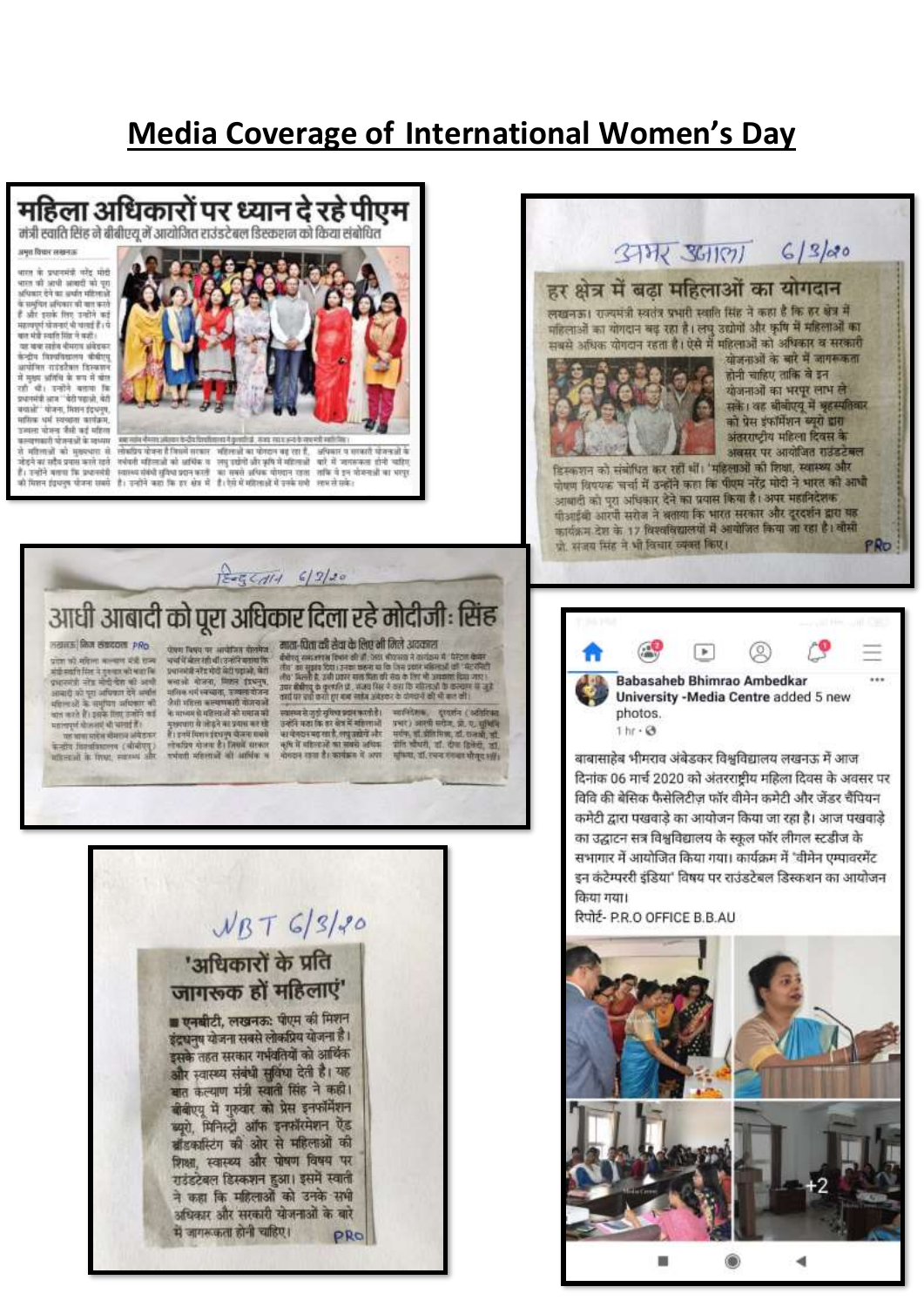#### विवि की बेसिक फैसेलिटीज़ फॉर वीमेन कमेटी व जेंडर पखवाड़े का आयोजन महिल्लाओं के town is fire and

regards aromatical sfrazru अंबेडकर विश्वविद्यालय लखनऊ में आज अंतरराष्ट्रीय महिला दिवस के आवसर पर विवि की बेसिक फैसेलिटीज फॉर वीमेन

अथसर पर प्रोफेसर सूदर्शन वर्मा, डीन, स्कल फॉर लीगल स्टडीज, ने कहा कि वैदिक काल महिलाओं के लिए स्वर्ण काल के रूप में देखा जाता है जिसमें



कमेटी और जेंदर पैंपियन कमेटी हारा पश्चवादे का आयोजन किया जा रहा है। आज पखवाड़े का उद्घाटन सत्र विश्वविद्यालय के स्थाल फ. रि. लीगल स्टडीज के संभागार में अत्योजित किया गया। कार्यक्रम में योगेन एम्यावरमेंट इन कटिम्पररी इंडिया विषय पर राउंडटेबल

महिम्माओं को मधी अधिकार पान है परंतु जब हम करीब से देखते हैं तो हमें पता चलता है कि कुछ गिनी चुनी महिलाएं ही थी जिनके पास अधिकार थे। संविधान में महिलाओं और पुरुषों दोनों को समानता का अधिकार मिला हैए मगर संविधान निर्माता यह जानते थे डिस्कशन का अध्योजन किया गया। इस कि सिर्फ कानून बनाने से समस्या का

#### पांच दिवसीय राष्ट्रीय प्रशिक्षण कार्यशाला व फैकल्टी डेवलपमेंट पोगाम का समापन

नियमों को स्थीकार न करें। समाज सिर्फ योजनाएं बनाई हैं, लेकिन जब तक

(प्रमुख संवाददाता)। बाबासाहेब भीमराव अंबेडकर विश्वविद्यालय

 $2$  must

र्पड डिजास्टर रिस्क मैनेजमेंट तपय पर चल रही पांच दिवसीय गारीय प्रशिक्षण कार्यशाला ग फैकल्टी डेवलपमेंट प्रीग्राम का समापन समारोह आज ८ मार्च को

आयो दायवस्थिती

नमानक में

*जनवायानॉॅंट* 



बिवि  $\pm$ uutarm finan-बिद्यापीठ के सभागार में सम्पन्न हाजा। कार्यऋम की अध्यक्षता प्रो0 अस्पी सिंह द्वारा की गई। कार्यऋम में अतिथि के रूप में डॉo सतीश तिपाठी, डिप्टी डायरेक्टर, जीणआईणएसणए हैदराबाद, प्रोo पाईo के0 शर्मा लखनऊ यूनिवर्सिटी प्रो. एसके द्विवेदी, डोन, स्कूल फ़ॉर एनवायनमेंटल साइंस, कार्यक्रम के समन्वयक प्रो0 नवीर कमार अरोरा, हेड, डिपार्टमेंट ऑफ एनजी एंड एनवायर्नमेंटल माइंस डॉ. वेंकटेश दत्ता मंच पर उपस्थित रहे।

वही नियम अपनाना चाहता है जो उसके समाज में सुधार नहीं होगा तब तक फ ग्वंदे का हो। मर्तमान सरकार ने बदलाव नहीं आएगा।



लखनऊ। वैदिक काल महिलाओं के लिए स्वर्ण काल के रूप में देखा जाता है. जिसमें आधी आबादी को सभी अधिकार प्राप्त हैं। लेकिन जब हम करीब से देखते हैं तो हमें पता चलता है कि कुछ गिनी-चुनी महिलाएं ही थी, जिनके पास अधिकार थे। संविधान में महिलाओं और पुरुषों को समानता का अधिकार मिला है। मगर संविधान निर्माता यह जानते थे कि सिर्फ कानून बनाने से समस्या

का समाधान नहीं होगा। जब तक समाज उन नियमों को स्वीकार न करें। समाज सिर्फ वही नियम अपनाना चाहता है जो उसके फायदे का हो। ये बातें बाबा साहेब भीमराव अंबेडकर केंद्रीय विश्वविद्यालय (बीबीएयु) की डीन स्कल फॉर लीगल स्टडीज प्रो. सुदर्शन वर्मा ने कहीं। वे शुक्रवार को विश्वविद्यालय में अंतरराष्टीय महिला दिवस के उपलक्ष्य में बेसिक फैसिलिटीज फॉर वीमेन कमेटी और जेंडर चैंपियन कमेटी द्वारा

बदलना होगा। बेटे और बेटी दोनों को समान शिक्षा के अवसर देने होंगे और दोनों को एक-दूसरे के सम्मान की सीख देनी होगी। डॉ. सभाष ने महिलाओं को शिक्षा पर बात की और कहा कि हमें उन महिलाओं के उत्थान की तरफ भी ध्यान देना होगा, जिन्हें अकेलापन, सामाजिक दबाव, शारीरिक व मानसिक चनौतियों का सामना करना

बटलाव नहीं आएगा। हमें अपने पारिवारिक माहौल को



परिचर्चा

आयोजित परिचर्चा को संबोधित कर रहीं थीं। 'वीमेन एम्पावरमेंट इन कंटेंपरेरी इंडिया' विषयक राउंडटेबल डिस्कशन में उन्होंने कहा कि वर्तमान सरकार ने महिलाओं के उत्थान के लिए कई योजनाएं बनाई हैं। जब तक समाज में सुधार नहीं होगा, तब तक

पड़ता है। प्रो. शूभिनी सर्राफ़ ने कहा कि लैंगिक असमानता हमारे सामने एक बड़ी चुनौती है, जिससे हमें निपटना होगा। डॉ. राजश्री ने आमर्ड फोर्सेज में महिलाओं को भागोदारी सीमित रहने को चिंताजनक बताया। कारा. हमें इस क्षेत्र में अपनी भागीदारी बढ़ानी होगी। इस अवसर पर डॉ. लता. प्रो. दीपा हंसराज द्विवेदी आदि ने भी अपने विचार रखें।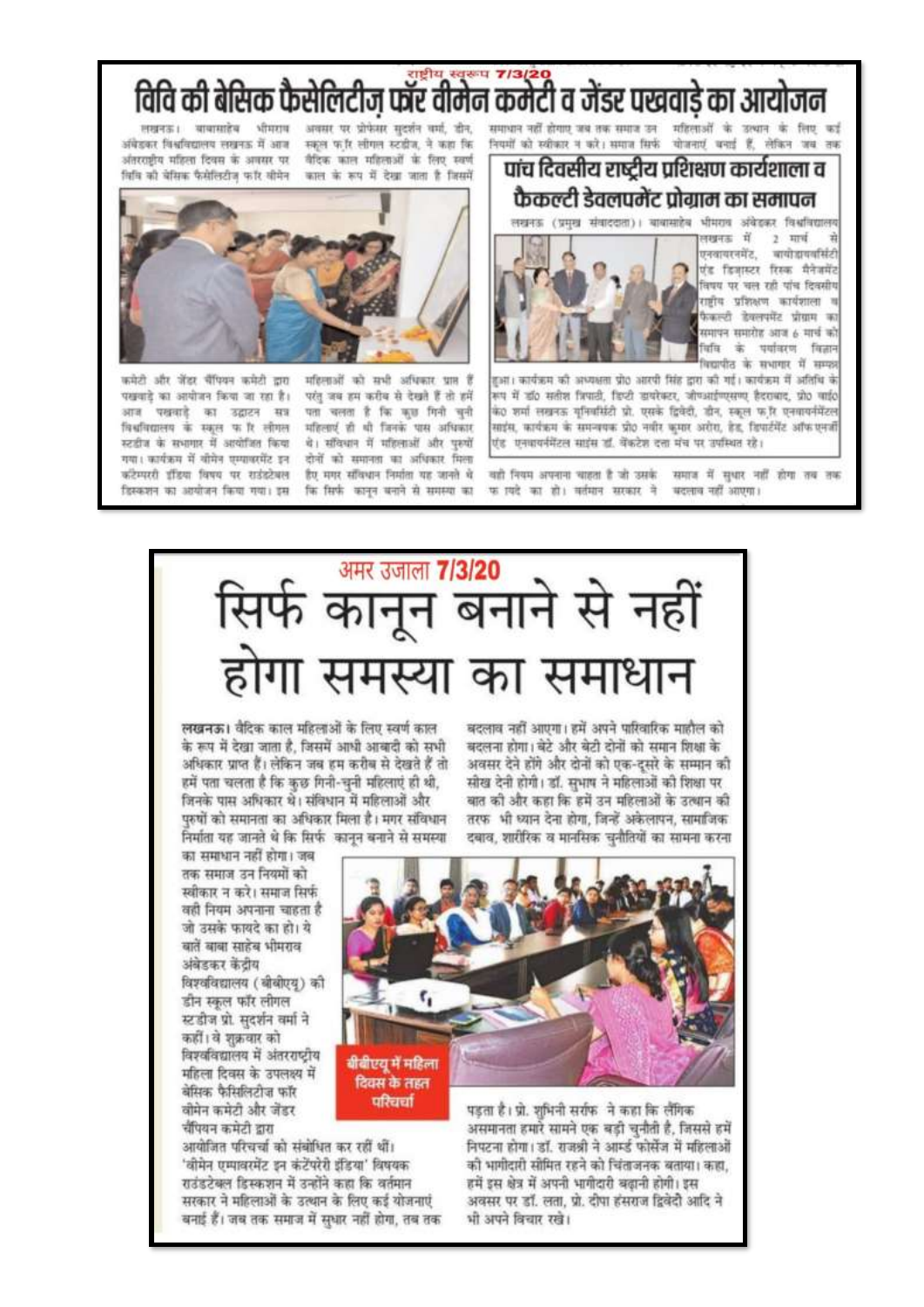# लैंगिक समानता को लेकर पोस्टर से दिया बच्चों और महिलाओं को संदेश



दृष्टिया ने अभिनयों एवं महिल्लाओं को पित्रपविद्यालय जरूरी भीनों जैसे पोस्टर के माध्यम मे लैंगिक ममानत के विषय में जानकारी प्रदान की। विवि के कुलपति आचार्य संजय सिंह ने बॉस्ल्वें को सम्प्रदाओं को जान traf **ADVISED** दिया कि विश्वविद्यालय के बैंपेस में आयोजित

केन्द्रीय विश्वविद्यालय में रविवार को अंतरराष्ट्रीय महिला दिवस के मौके पा विधि को जेंदर पींपयन समिति एवं बेरियह फैसिसिस्टी आफ मुमेन समिति द्वारा रजनीखण्ड स्थित मलिन बस्तियों में अधियान जानाया गया। इस मौके पर बच्चों और महिलाओं को पोस्टर के माध्यम से लैंगिक समानता के लिएम में जानकारों दी गयी। इस अवसर पर बिचि ने बलपति आचार्य संजय सिंह भी गणनकता अभियान का विस्मा बने। पटवंडम को जरुरात स्क्रम परी

पायनियर समाचार सेवा। लखना

बाबा सहेब भोमतव अम्बेहकर

लीगत स्टडीज को डीन, प्रोफेसर सदर्शन क्यों के सन्तान के माथ गई। उन्होंने महिला सुरक्षा एवं कानूनी जनकडीयां महिलाओं को प्रदान को और बताया कि ल्यादातर अपराध बच्चों के साथ उनके आस-पहोस के लोग एवं रिश्तेदार ही करते हैं। जेंडर वैधियन मिस पूर्वी एवं मिस रोहिणी

**लखनऊ** : बाबा साहेब भीमराव अंबेडकर केंद्रीय विश्वविद्यालय में रविवार को अंतरराष्ट्रीय महिला दिवस के अवसर पर जेंडर चैंपियन समिति एवं बेसिक फैसिलिटी ऑफ वूमेन समिति द्वारा महिला जागरूकता अभियान चलाया गया । रजनी खंड स्थित मलिन बस्ती में आयोजित अभियान में विवि के कुलपति प्रो . संजय सिंह, स्कूल फॉर लीगल स्टडीज की डीन प्रोफेसर सुदर्शन वर्मा समेत बड़ी संख्या में शिक्षक व छात्र शामिल हुए । (जासं)

दैनिक जागरण **9/3/20** 

महिला जागरूकता अभियान

# बीबीएयू ने मलिन बस्तियों में मनाया अंतर्राष्ट्रीय महिला दिवस

**DDO** 

खेलकद

व्याइट बोर्ड, किताबें व पतन पाउन से

तुई अन्य चीते पार्ट के बच्चों को

महैश कराएगा एवं बच्चों के लिए

प्रतियोगिता

अपने

कार्यक्रम की शुरूआत स्कूल फॉर लीगल स्टडीज की डीन, प्रो. सुदर्शन वर्मा के वक्तव्य के साथ हुई। विश्वविद्यालय के कलपति प्रो. संजय सिंह ने बस्तियों की समस्याओं को जाना एवं आश्वासन दिया कि विश्वविद्यालय जरूरी चीजें जैसे व्हाइट बोर्ड, किताबें व पठन पाठन से जड़ी अन्य चीजे यहां

विश्वविद्यालय हर संभव मदद करेगा। प्रो. शिल्पी वर्मा ने कार्यक्रम में

महिलाओं के पोषण, स्वास्थ्य एवं

स्वच्छता से संबंधित बातें बताई। इस

अवसर पर डॉ. युवी किरण ने महिलाओं

को खुद से प्यार करने एवं स्वयं की

पहचान बनाने की अपील की।

के बच्चों को महैया कराएगा एवं बच्चों के लिए खेलकद

सत्र-खबर, शिक्षक सीचिक तीर

पर यहां पर बच्चों को पहने को शुरुआत करेंगे। किसमें विश्वविद्यालय

पी जिल्मी आर्य ने मुख्याओं के

these passes not passes to

संबंधित बातें बताई। उन्होंने बताया

अधिक उम्र की स्त्रियों में

ऑफिस्पोपोरेसिस जैसी बोसारी

इस्तीतए हो रही है क्योंकि यह अपने

खन-पार पर ध्यान नहीं देखे। उन्होंने

महिलाओं से कहा कि अग्न मध्ये हरे

पतेदार सकितमां, चना, दाल का सेवन

नियमित रूप से करें क्योंकि आप

म्बन्ध होगी तभी अन्यन परिवार

auth are worn after any sangli

देख-रेख कर पर्यायो। यस अखमा पर

डॉक्टर एवी किरण ने महिलाओं को

खुद से प्यार करने एवं स्थायं को

पड़नान बनाने की अपील की। सस्ती

को महिलाओं ने भी अपने मन को

जिज्ञासा शांत करने के लिए स्वास्थ्य

व कापून से जुड़े कई सवाल पूरो।

का संख्य प्रश्ट करेगा।

● 1090 चौराहे पर महिलाओं

को किया गया सम्मानित प्रतियोगिता अपने विश्वविद्यालय के कैंपस में आयोजित करेगा। साथ ही विश्वविद्यालय की छात्र-छात्राएं. शिक्षक स्वैच्छिक तौर पर यहां पर बच्चों को पढ़ाने की शुरूआत करेंगे, जिसमें

जिसमें कई महिलाओं को सम्मानित

इस अवसर पर कार्यक्रम का संयोजन क्रार्यक्रम अध्यक्ष समीक्षा अधिकारी सीमा गुप्ता ने किया। कार्यक्रम की शुरूआत बतौर मुख्य

रजनी खंड स्थित बस्तियों में महिला जागरूकता अभियान चलाया गया। इस अवसर पर विवि के कुलपति प्रो. संजय सिंह भी जागरूकता अभियान का हिस्सा बने। साथ ही 1090 चौराहे पर भी समारोह का आयोजन हुआ,

वरिष्ठ संवाददाता (VOI)

वमेन समिति द्वारा

लखनऊ। बाबासाहेब भीमराव

अंबेडकर केंद्रीय विश्वविद्यालय

( बीबीएय्) में रविवार को अंतर्राष्टीय

महिला दिवस के अवसर पर

विश्वविद्यालय की जेंडर चैंपियन

समिति एवं बेसिक फैसिलिटी ऑफ

किया गया। अतिथि नीता निगम ने किया। बीबीएयु में



लखनऊ। बाबा साहेब भौमराव अंबेडकर केंद्रीय विश्वविद्यालय रजनी खंड स्थित बस्तों के बच्चों को पठन-पाठन की सामग्री उपलब्ध कराएगा। रविवार को अंतरराष्ट्रीय महिला दिवस पर विवि के जेंडर चैंपियन समिति एवं बेसिक फैसिलिटी ऑफ बीमेन समिति द्वारा महिला जागरूकता अभियान चलाया गया। विवि के कुलपति प्रो. संजय सिंह भी जागरूकता अभियान का हिस्सा बने। उन्होंने बच्चों को शिक्षण सामग्री देने के साथ ही उनकी खेलकुद प्रतियोगिता विवि परिसर में अायोजित करने का आश्वासन दिया। स्कूल फॉर लीगल स्टडीज की डीन प्रो. सुदर्शन वर्मा ने बच्चों को जागरूक किया। जेंडर चैंपियन पूर्वी एवं रोहिणी दहिया ने बच्चों एवं महिलाओं को पोस्टर के माध्यम से लैंगिक समानता के विषय में जानकारी प्रदान की। प्रो. शिल्पी वर्मा ने महिलाओं को पोषण, स्वास्थ्य एवं स्वच्छता से संबंधित बातें बताई। 담권대